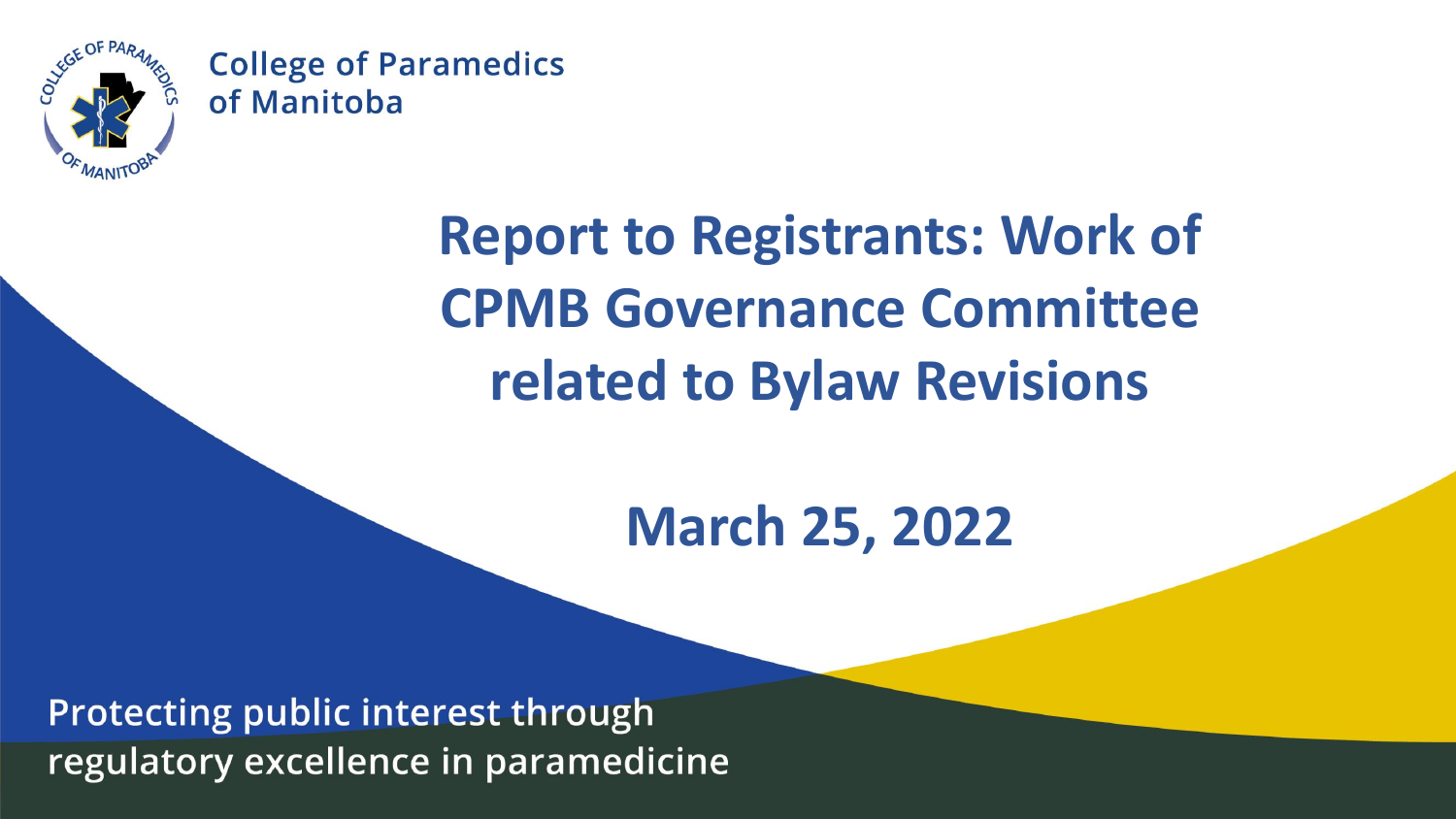

# Introduction to this Information Package

- Council is pleased to present a version of Bylaws to registrants in fulfillment of the Council responsibility to maintain a version of Bylaws for the College
- This information package provides important information about the work undertaken by Governance committee to revise the College Bylaws
- Please refer to the information in the Communique, this slide deck, and the Bylaw FAQ
- Important past information about the College Bylaws is found [here](https://collegeparamb.ca/2021/12/college-bylaws-open-forum/)

2

• We appreciate the time taken to review all information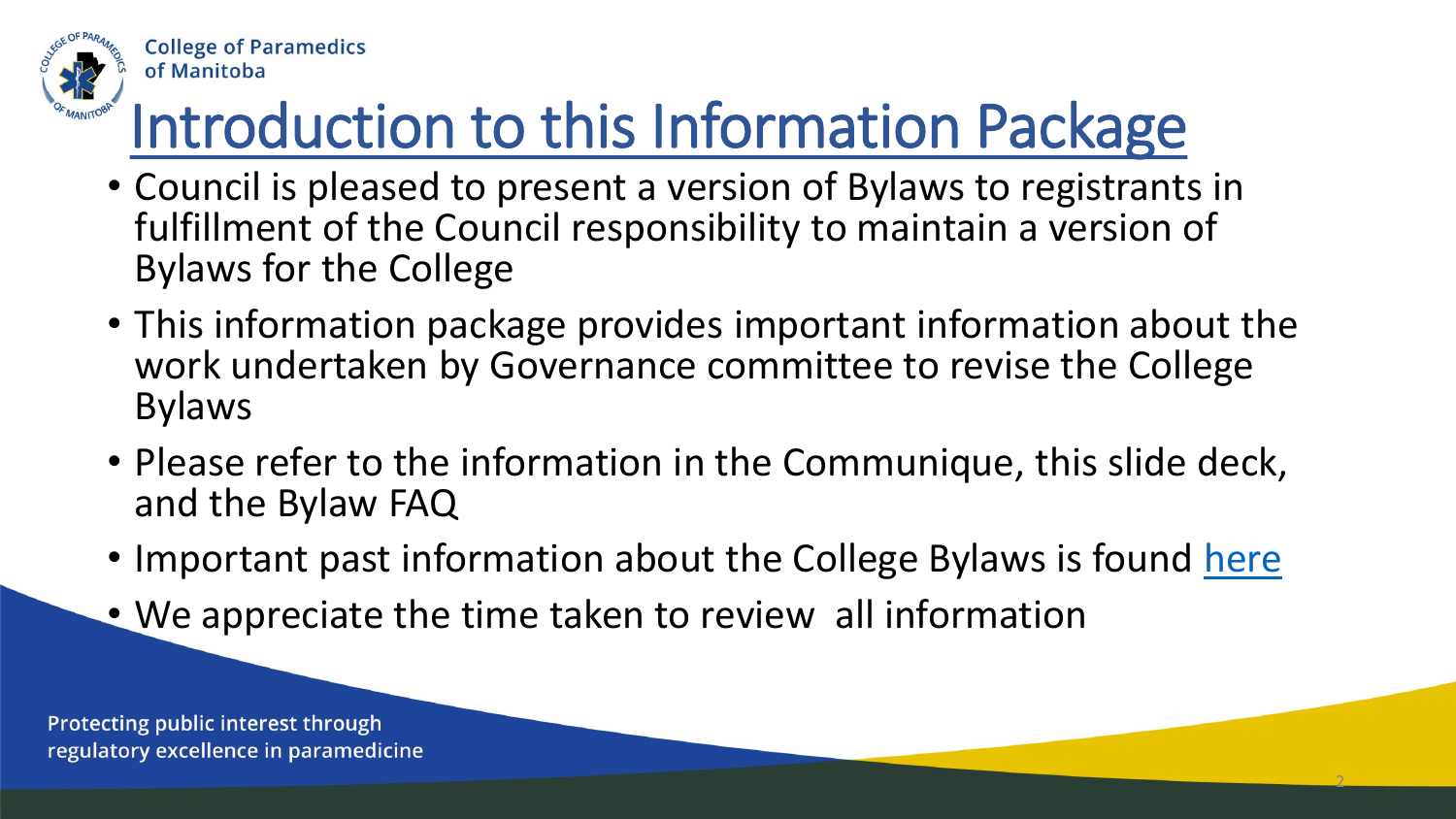

### **Bylaw Revision Timeline Overview**

- August 2021 The March 2021 version of Bylaws were approved by Council for interim use
- September 2, 2021 Registrants asked to respond to bridge process for Bylaw revision process by Sept.30, 2021. Three responses received
- November/December 2021 Stakeholder consultation process on Bylaw amendments. 48 participants
- January 4, 2022 Deadline for written submissions regarding Bylaws amendments. Four submissions
- January/February/March 2022 Governance Committee reviewed all feedback received and made amendments to Bylaws

3

- We are here
- March 25, 2022 Communication package on Bylaws sent to all Registrants for review and feedback. Deadline for feedback: April 24, 2022
- April 25 May 22, 2022 Governance Committee reviews and considers all written feedback
- April 23, 2022: Notice of AGM issued
- May 23, 2022: Final Notice of AGM and meeting package sent to all Registrants
- June 13-17, 2022: All Registrants access Voting Platform to vote In Favor or Against the Bylaws as presented
- June 23, 2022 Annual General meeting. Results of vote on Bylaws announced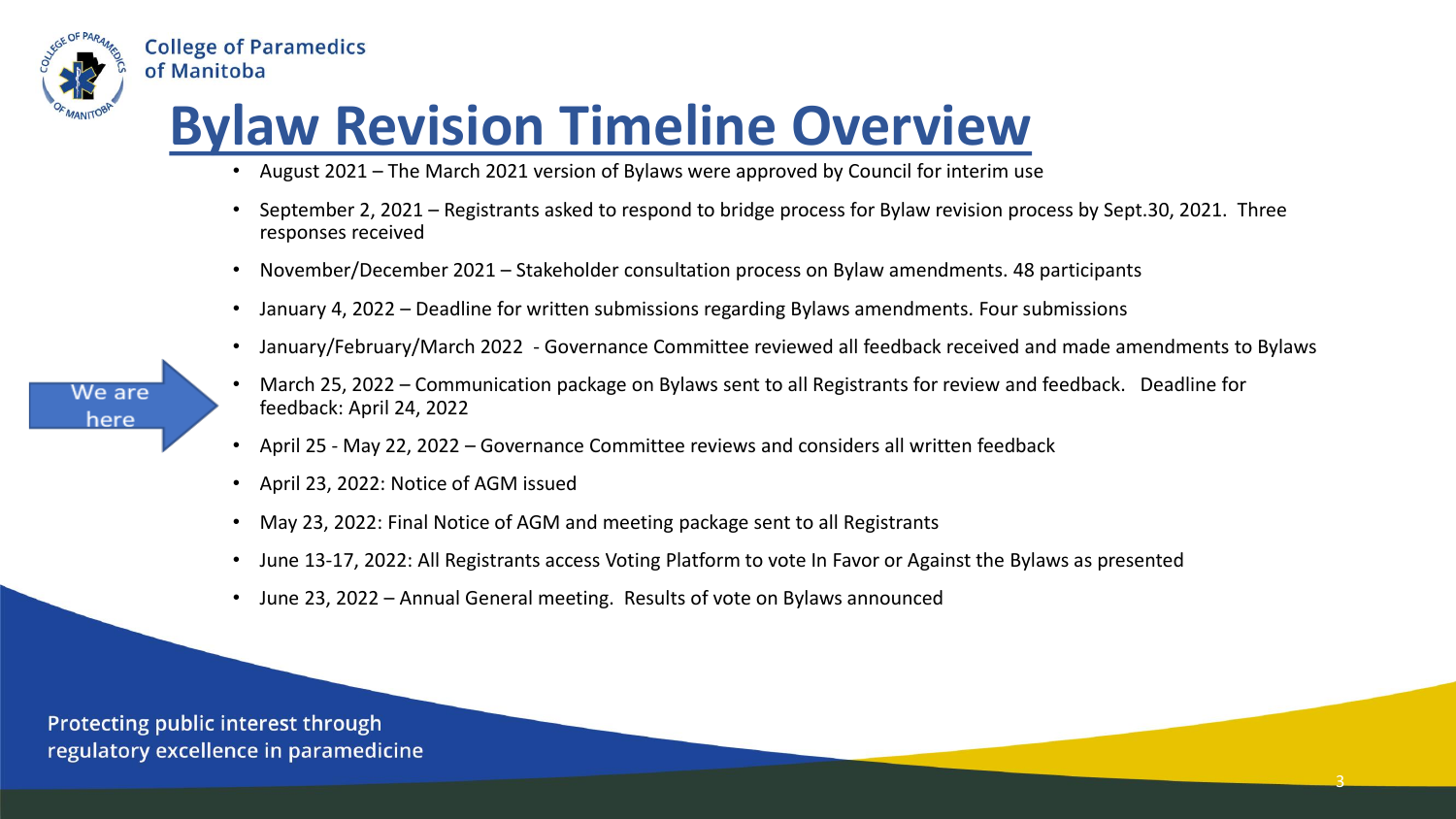

# Proposed Changes to Bylaws

The revised Bylaws for Registrant review and feedback are found [here](https://collegeparamb.ca/wp-content/uploads/2022/03/CPMB-Bylaws-March-25-2022.pdf)

- 1. Minor amendments reflect clarity in language and process; deletion of clauses that were not needed
- 2. A succession plan for Council Chair and Chair-Elect is described
- 3. A Competency-Based Election model is proposed to fill paramedic council vacancies on Council
- 4. Paramedic vacancies for Complaints Investigation Committee; Inquiry Committee; Finance Audit and Risk Committee; Continuing Competency Committee will be filled by an Appointments model

4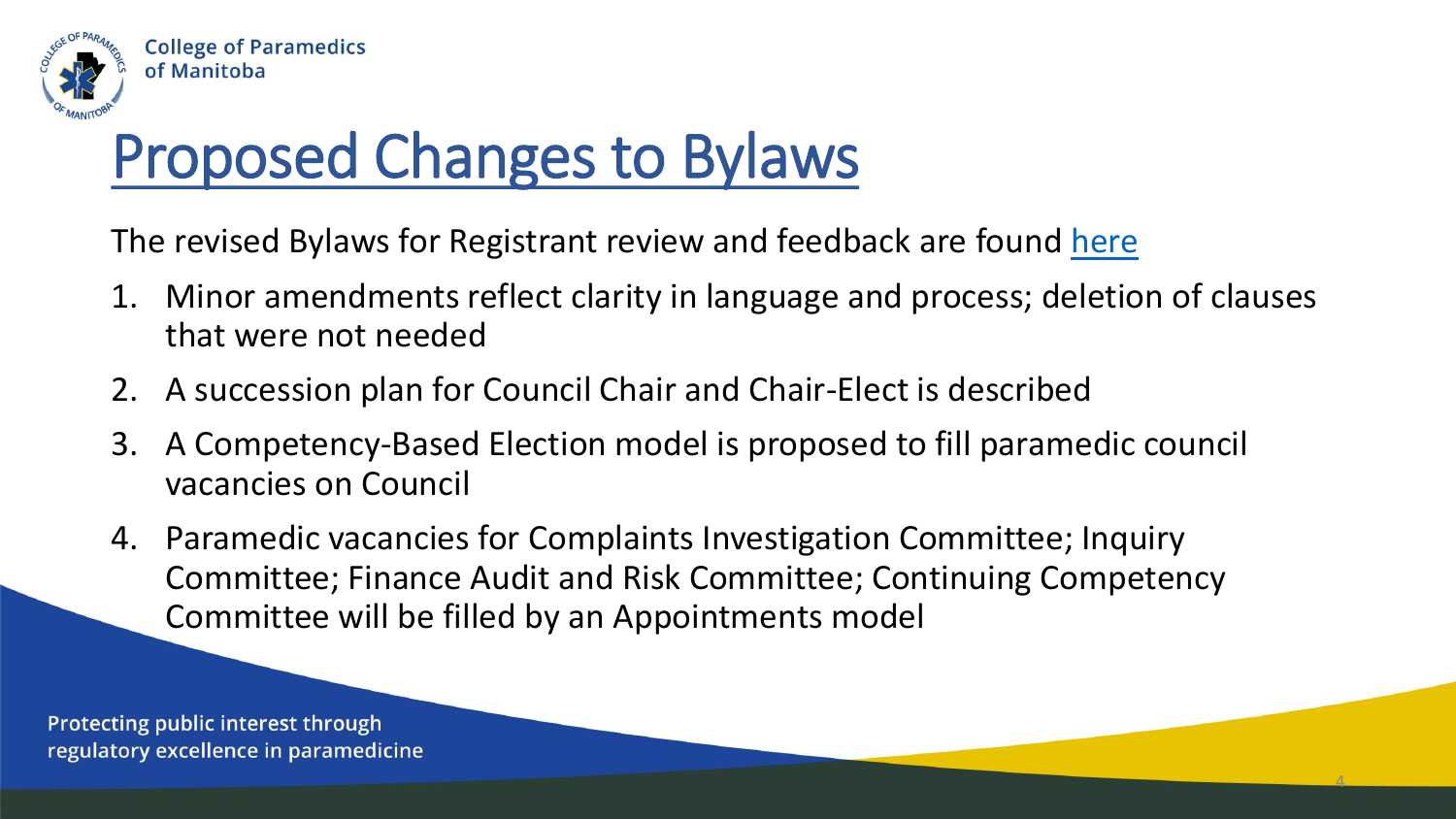

#### **How Did we Get to a Competency-Based Election Model?**

- At the July 2021 AGM some amendments were passed by membership that supported an elected model for Council positions while other amendments were referred to Governance committee. Many amendments were not able to be voted on due to time limitations. A final motion was passed "That the Bylaws and amendments as opposed and approved be referred to the College Bylaws Committee to be brought to the 2022 AGM"
- Feedback received from September 2021 January 2022 revealed that Registrants are evenly split in their opinion on an elected vs appointed model for filling of paramedic Council vacancies
- There was no consensus on how a representative model would be addressed with seven paramedic Council members to fill, across an entire Province
- While many regulatory councils have an elected model for filling council vacancies, regulatory trends are moving to an appointed model
- A competency-based elected model combines aspects of both an elected and appointed model for council vacancies and seems to reflect the desire of current registrants

5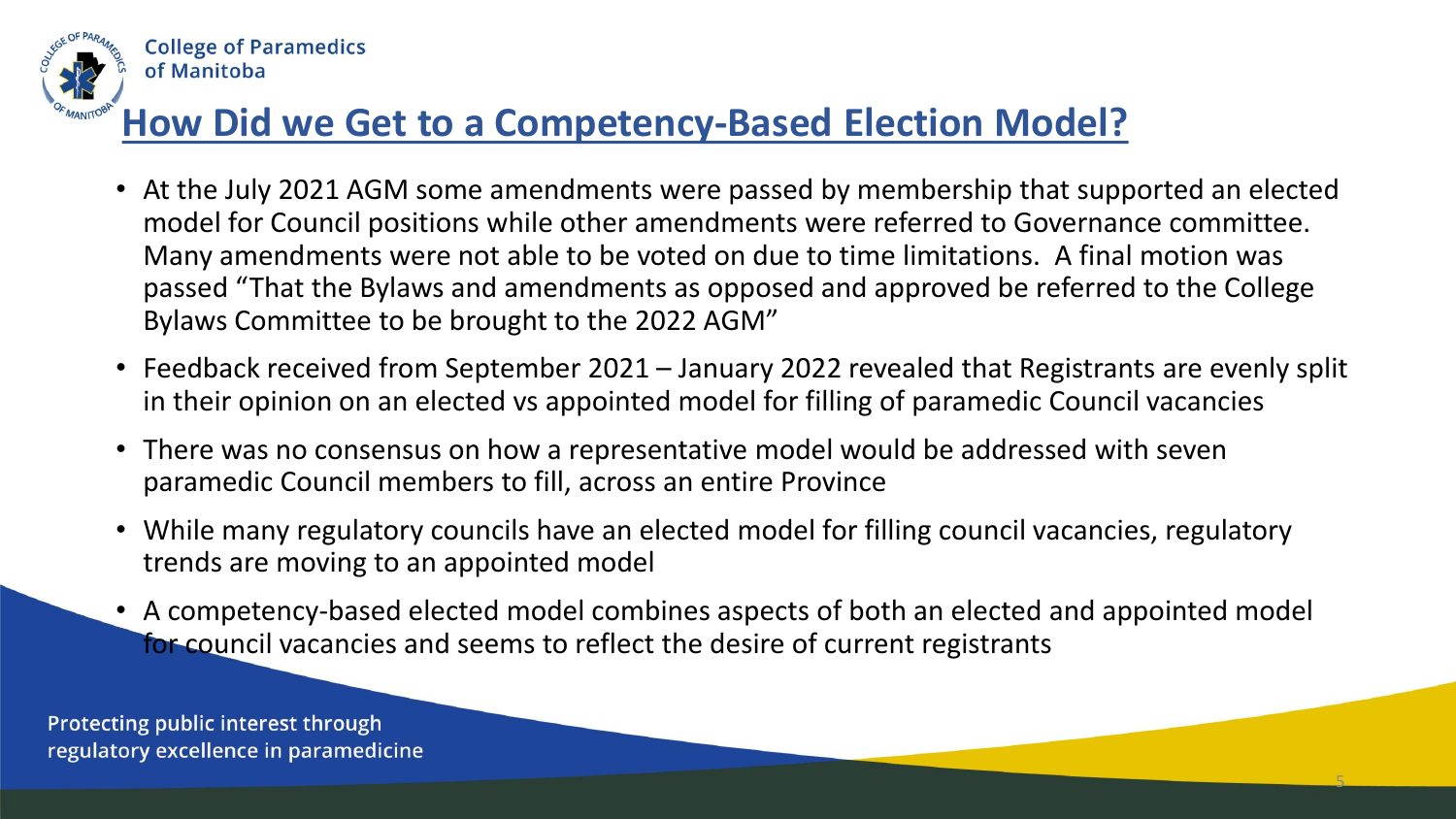

# What is a Competency-Based Election Model?

- A model for filling of paramedic council positions that combines filling of vacant positions by those who will address a gap in attributes, knowledge, and experience among existing Council members but allows for all Registrants to vote and thereby elect Registrants to Council positions
- The Competency-Based Election Model is managed by an external committee of Council, made up of non-Council members of the public, called the Public Advisory Committee. Terms of Reference for the Public Advisory Committee are found [here.](https://collegeparamb.ca/wp-content/uploads/2022/03/GP-31-Public-Advisory-Committee-TOR.pdf)
- The Governance policy that supports the Competency-Based Election Model is found [here.](https://collegeparamb.ca/wp-content/uploads/2022/03/GP-30-Competency-Based-Elections-POL.pdf)

6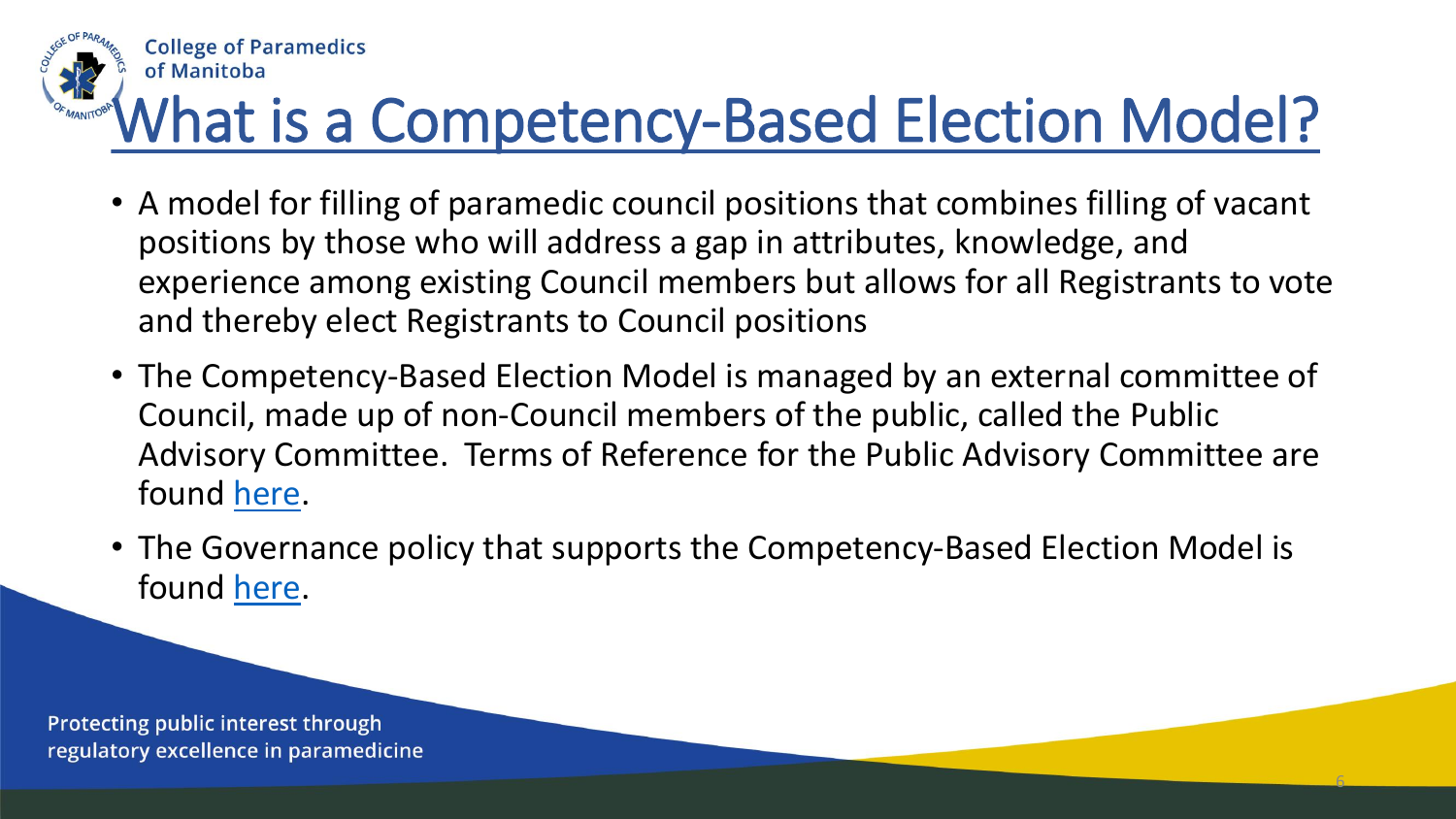

#### **What are the Elements of the Competency-Based Election Model?**

7

- Eligibility
- Orientation
- Commitment
- Nomination Statement
- Election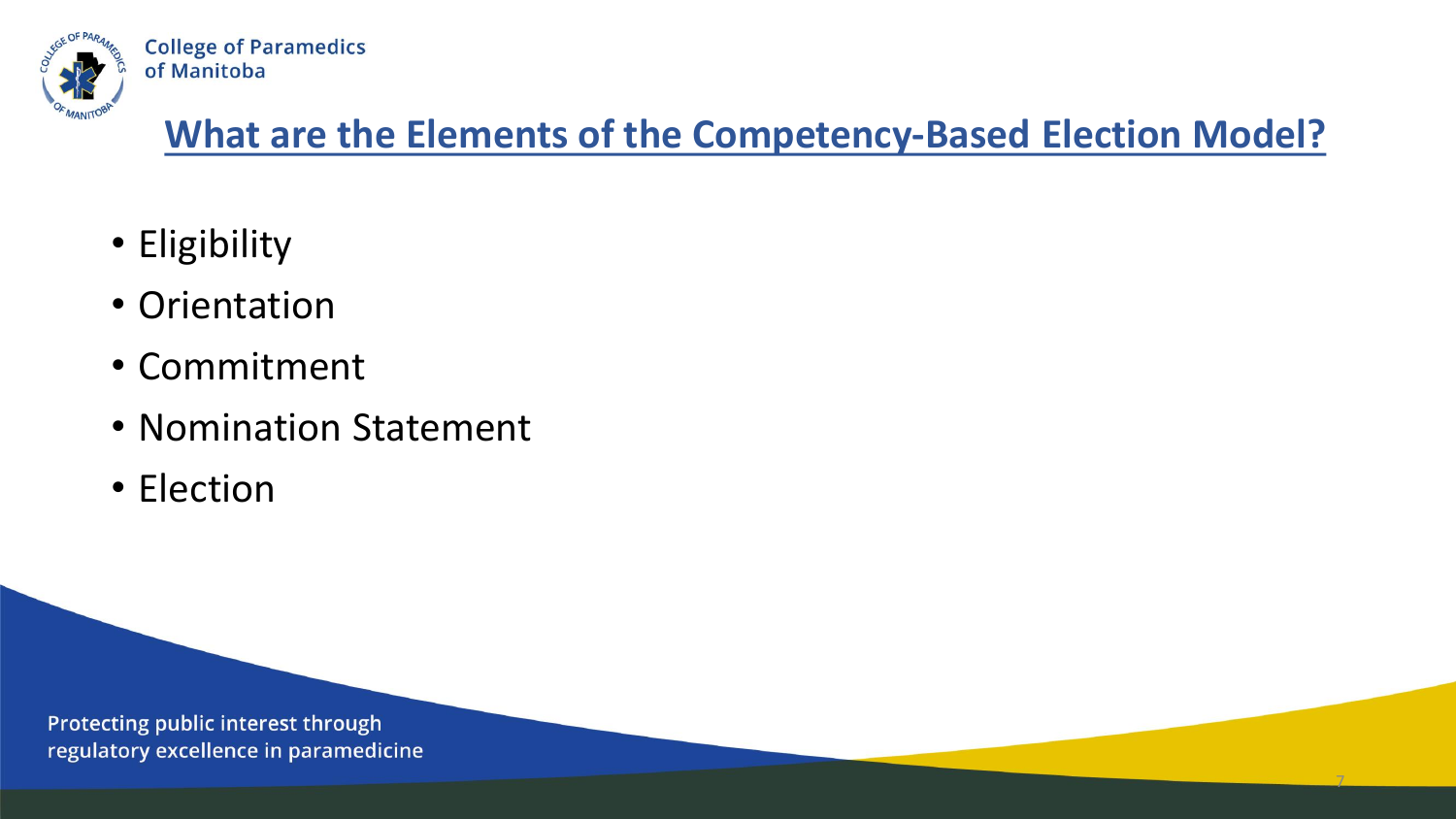

### **Eligibility**

- An Expression of Interest is issued when Council vacancies occur
- Registrants must a) have been a resident of Manitoba for six months and b) be in good standing with the College of Paramedics of Manitoba
- Interested Registrants submit their Expression of Interest according to the instructions issued
- The Public Advisory Committee reviews the Expression of Interest and ensures the residence requirement and good standing requirement is fulfilled

8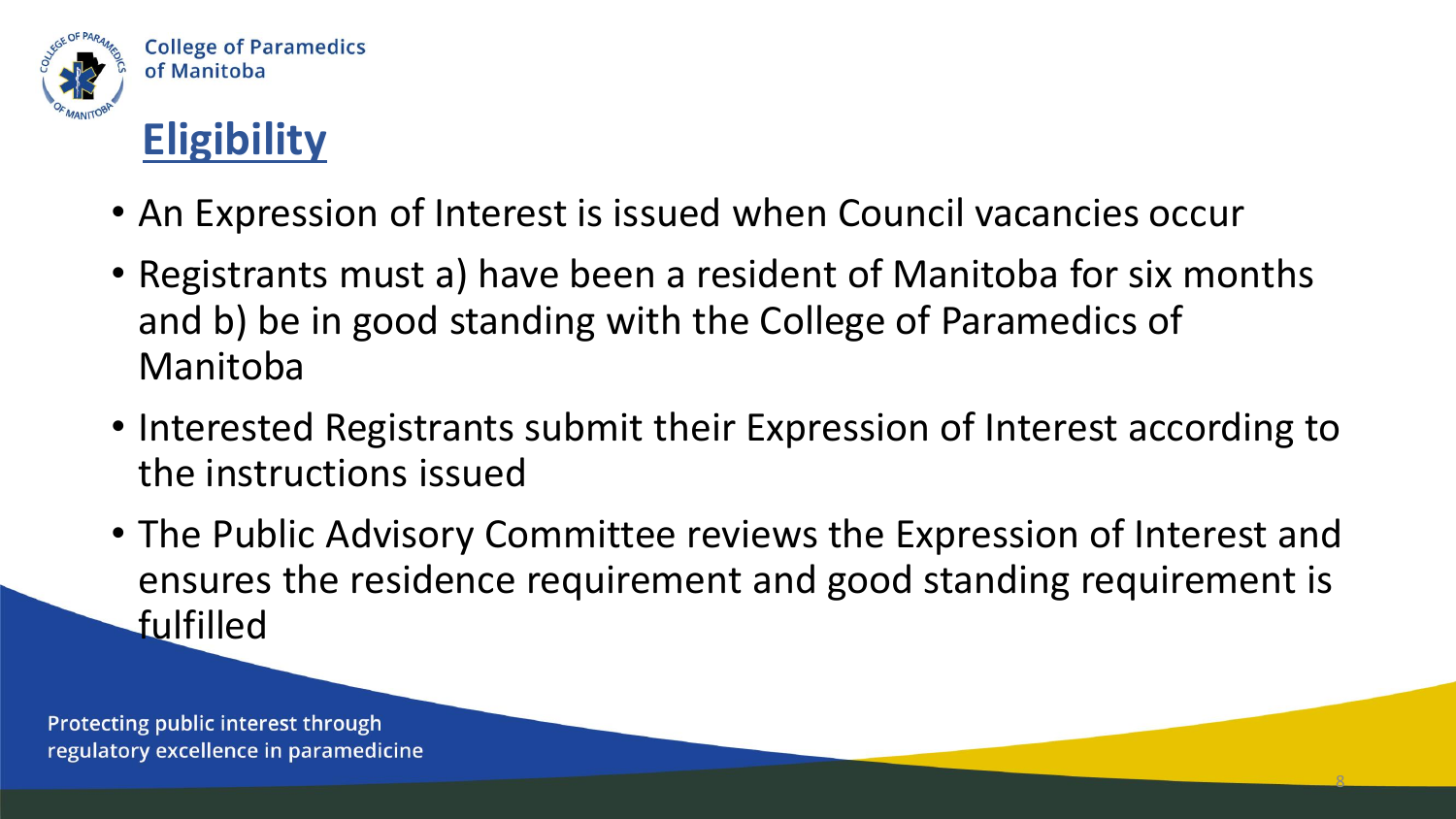

#### **Orientation to Serving on Council**

- Candidates who meet the residency requirement and good standing requirements are invited to attend a Council orientation session.
- The session is approximately three hours in duration and provides information on Council governance structure and the time commitment for serving on Council
- After completing the orientation session, each Registrant signs a declaration that they have attended the orientation session, that the requirements of the position are understood, and they are committed to fulfill the requirements of the position.

9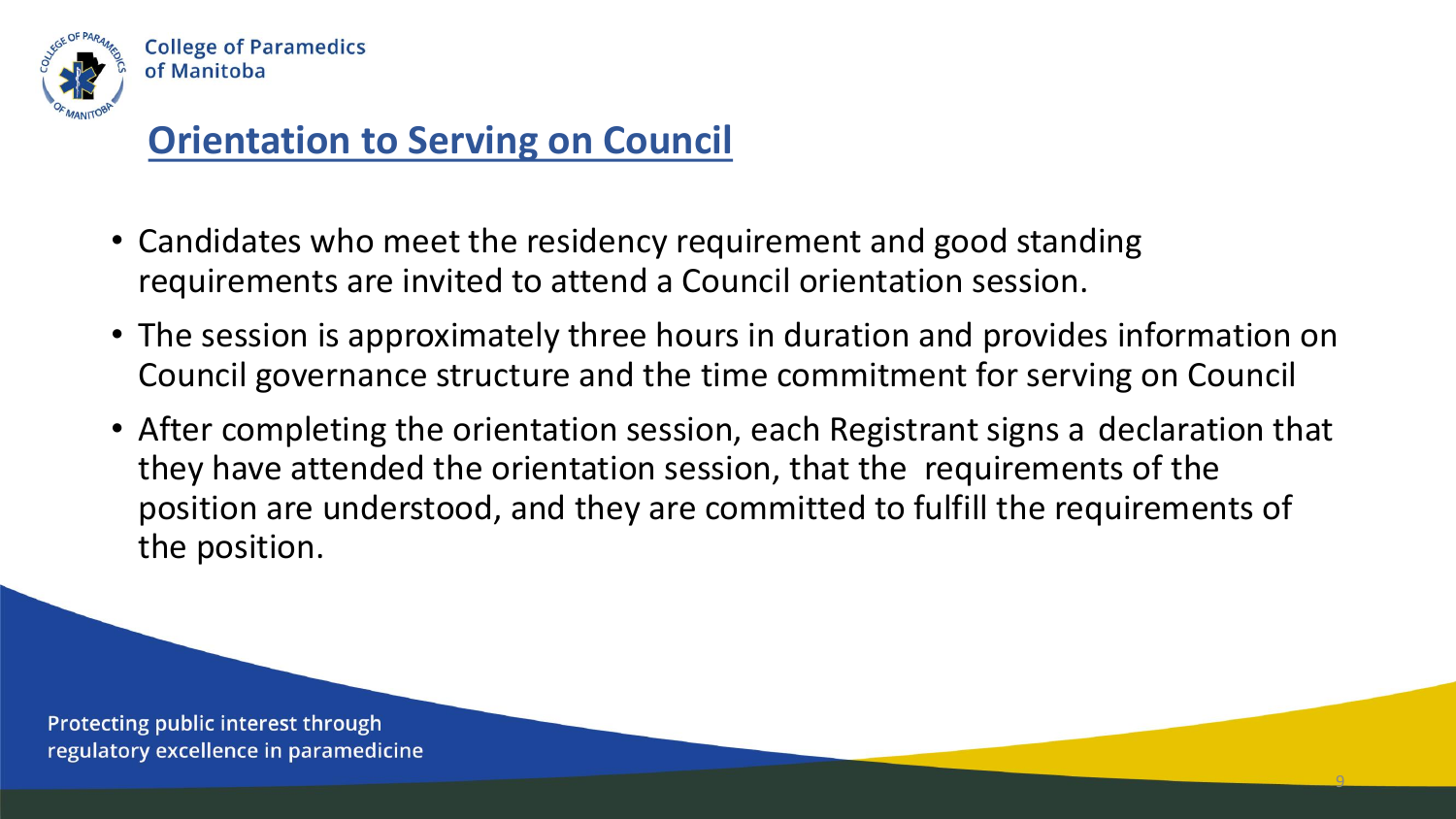

#### **Nomination Statement**

- After successfully completing the orientation session, each Registrant must prepare a nomination statement
- The nomination statement will describe how the Registrant believes their knowledge, skills, and experience will address an important gap in current Council attributes.
- Registrants will describe their attributes according to the attribute matrix approved by Council

10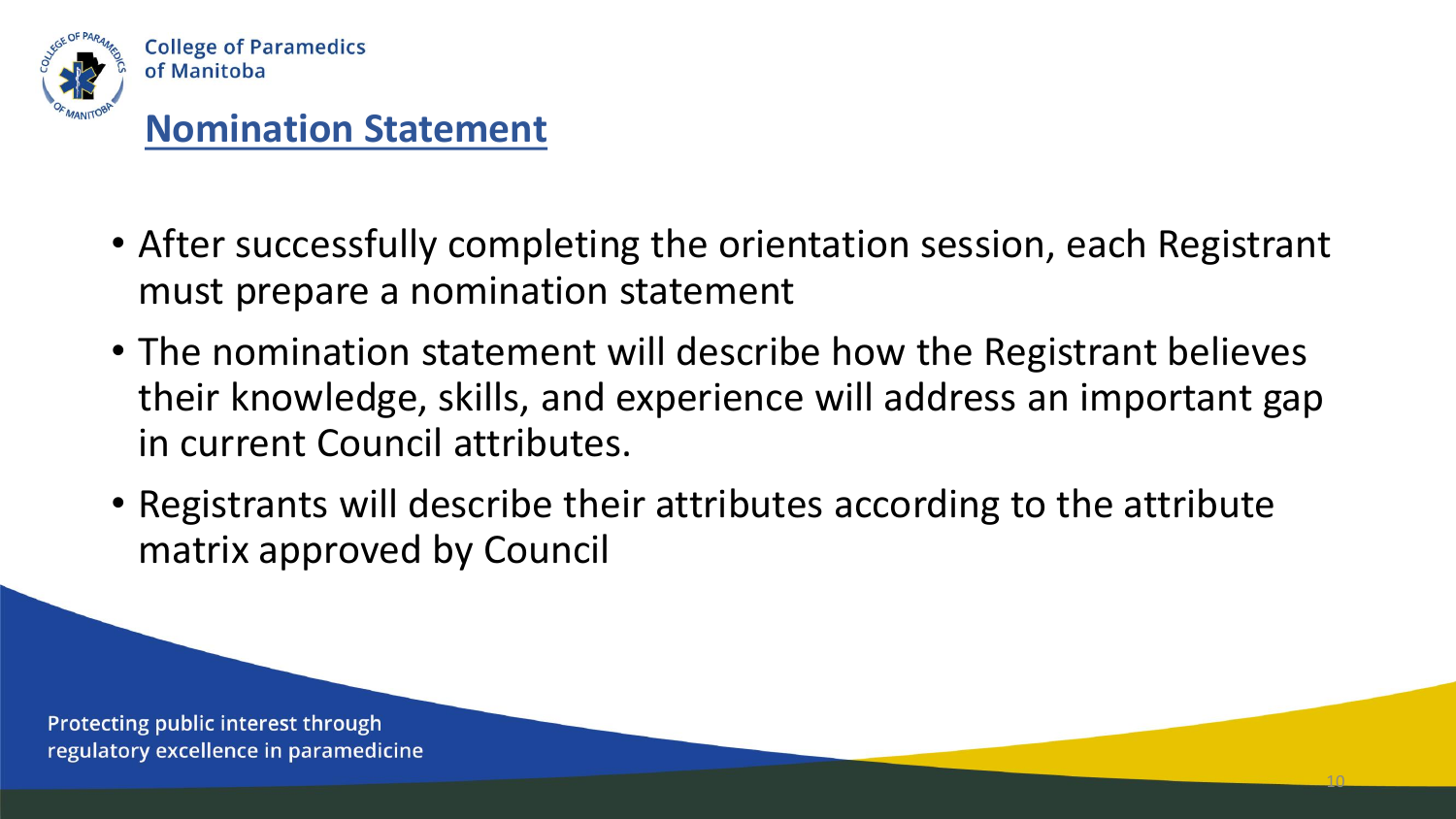

- The oversight of the election process is managed by the Public Advisory Council, which is made up of non-Council public members
- The nomination statements of Council candidates will be posted on the College website for 30 days and emailed to each Registrant
- Voting information will be open for 72 hours
- Candidates for election will be contacted after the election and the results then made public

11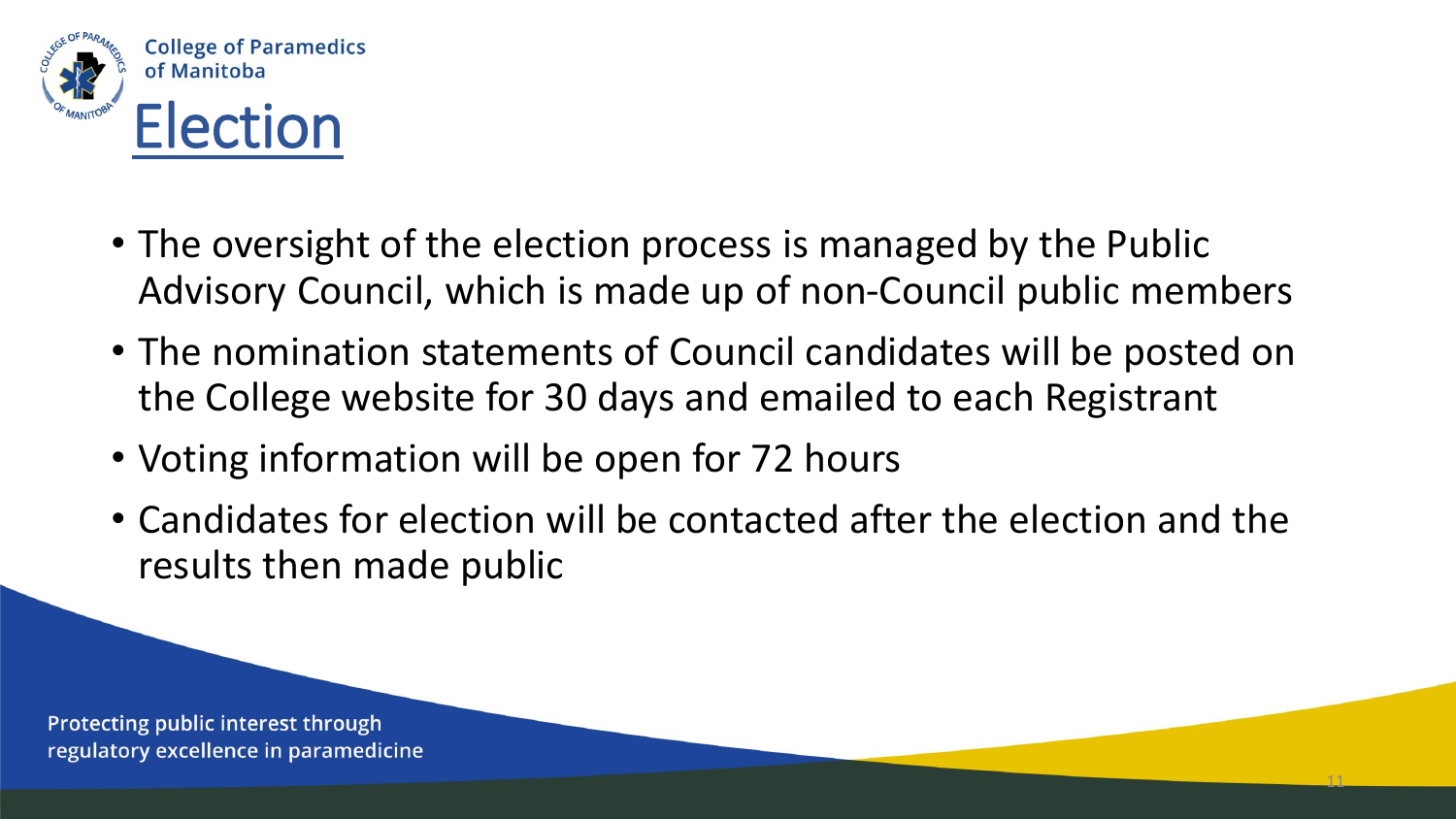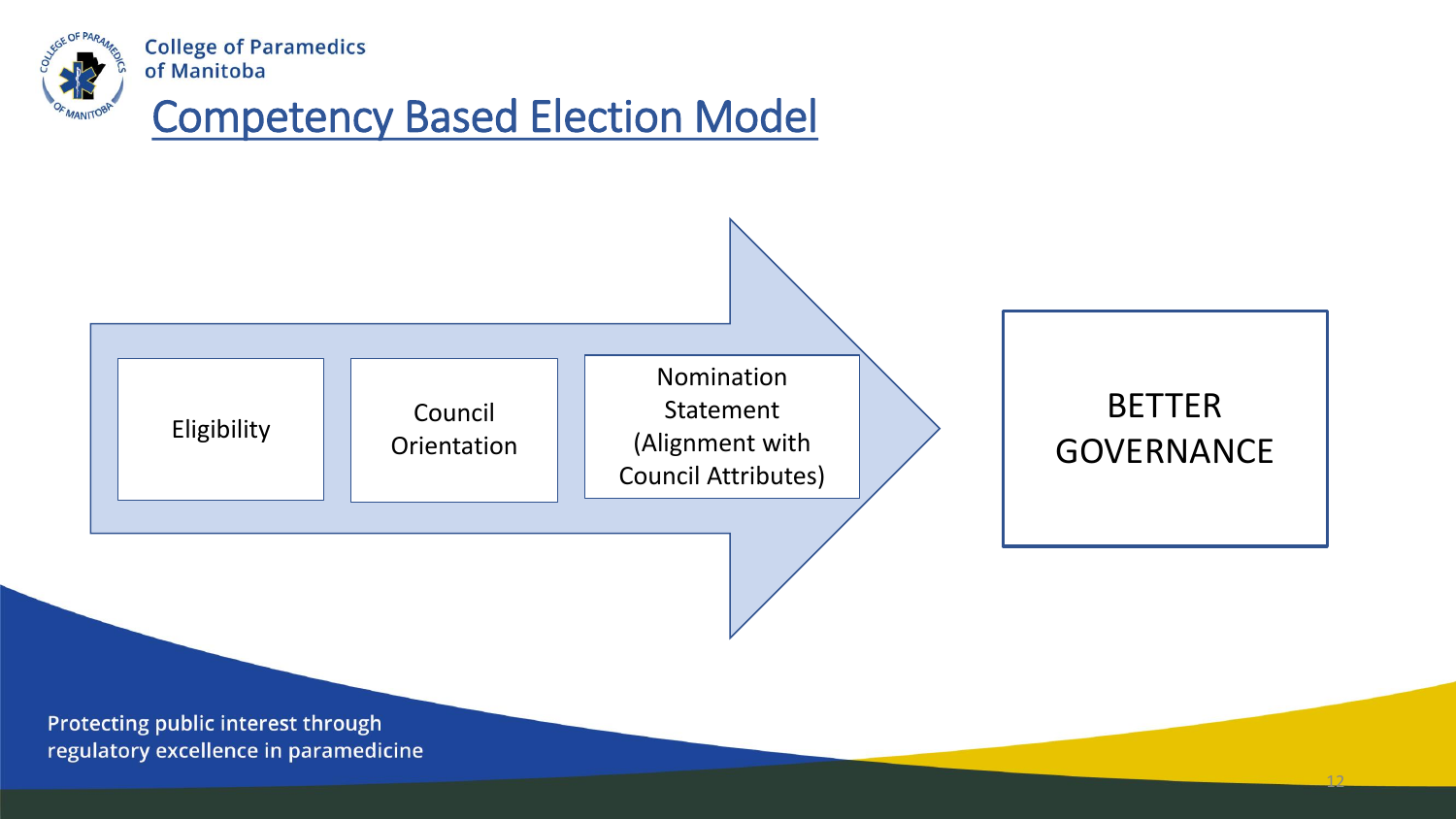

### Registrant Feedback: March 25, 2022 to April 24, 2022

- Information package emailed to Registrants and posted on College website on March 25<sup>th</sup>.
- Registrants have an opportunity to review all materials and provide written feedback to Governance Committee over 30 days
- Feedback can be sent to the attention of the Chair of Governance Committee at [info@collegeparamb.ca](mailto:info@collegeparamb.ca)
- Amendments can be suggested for consideration by Governance Committee
- Bylaws as a whole will be voted on by registrants prior to the AGM

13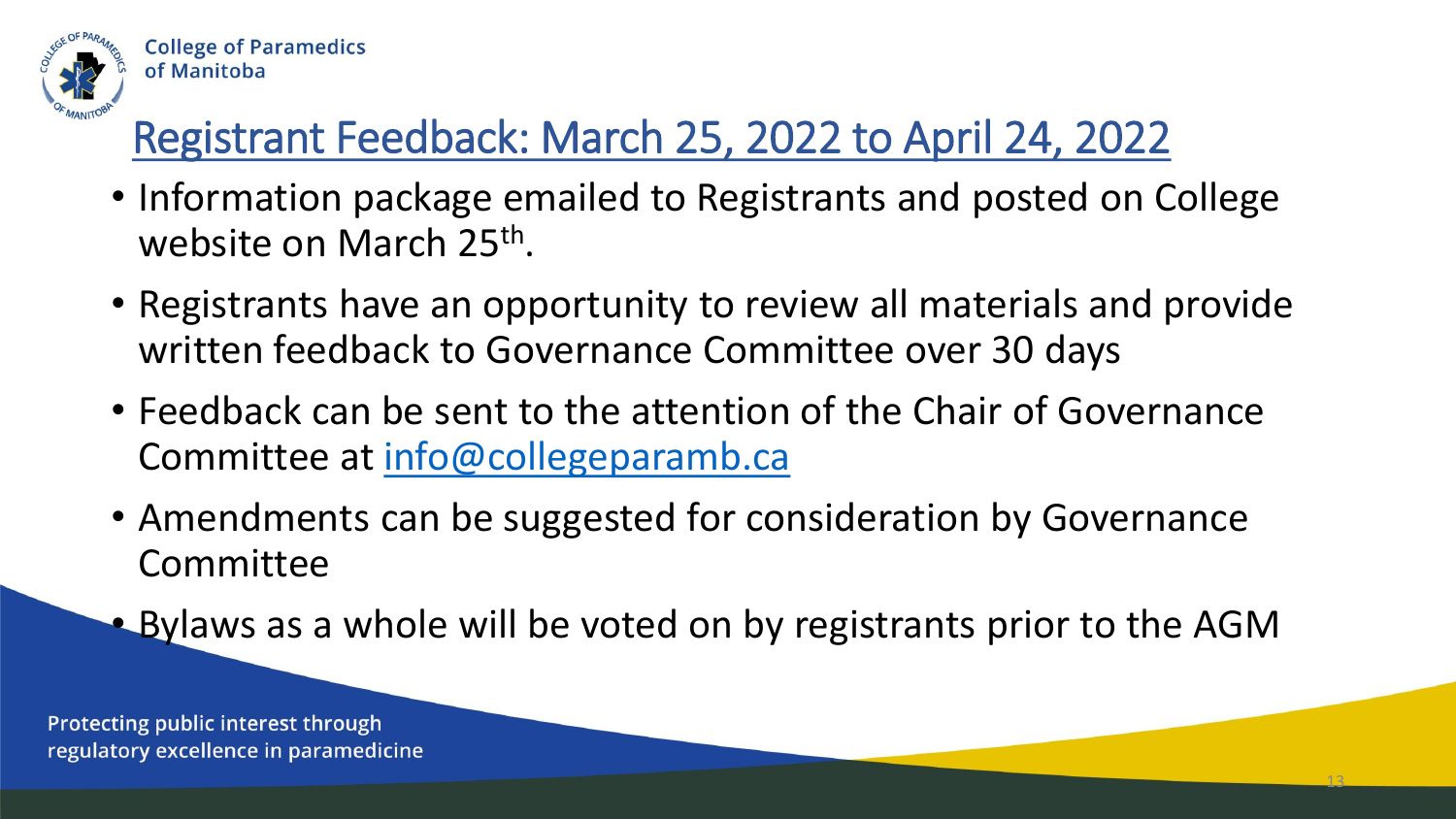

of Manitoba Governance Review of Feedback and Final Revision of Bylaws April 25, 2022 – May 22, 2022

- Governance Committee reviews all written feedback received related to the information package sent to Registrants
- Governance Committee considers further changes to the Bylaws based on the feedback received
- The proposal for a Competency-Based Election Model will not be modified in the Bylaws, but modifications in processes that enhance the mandate of the organization will be considered

14

Protecting public interest through regulatory excellence in paramedicine

**College of Paramedics**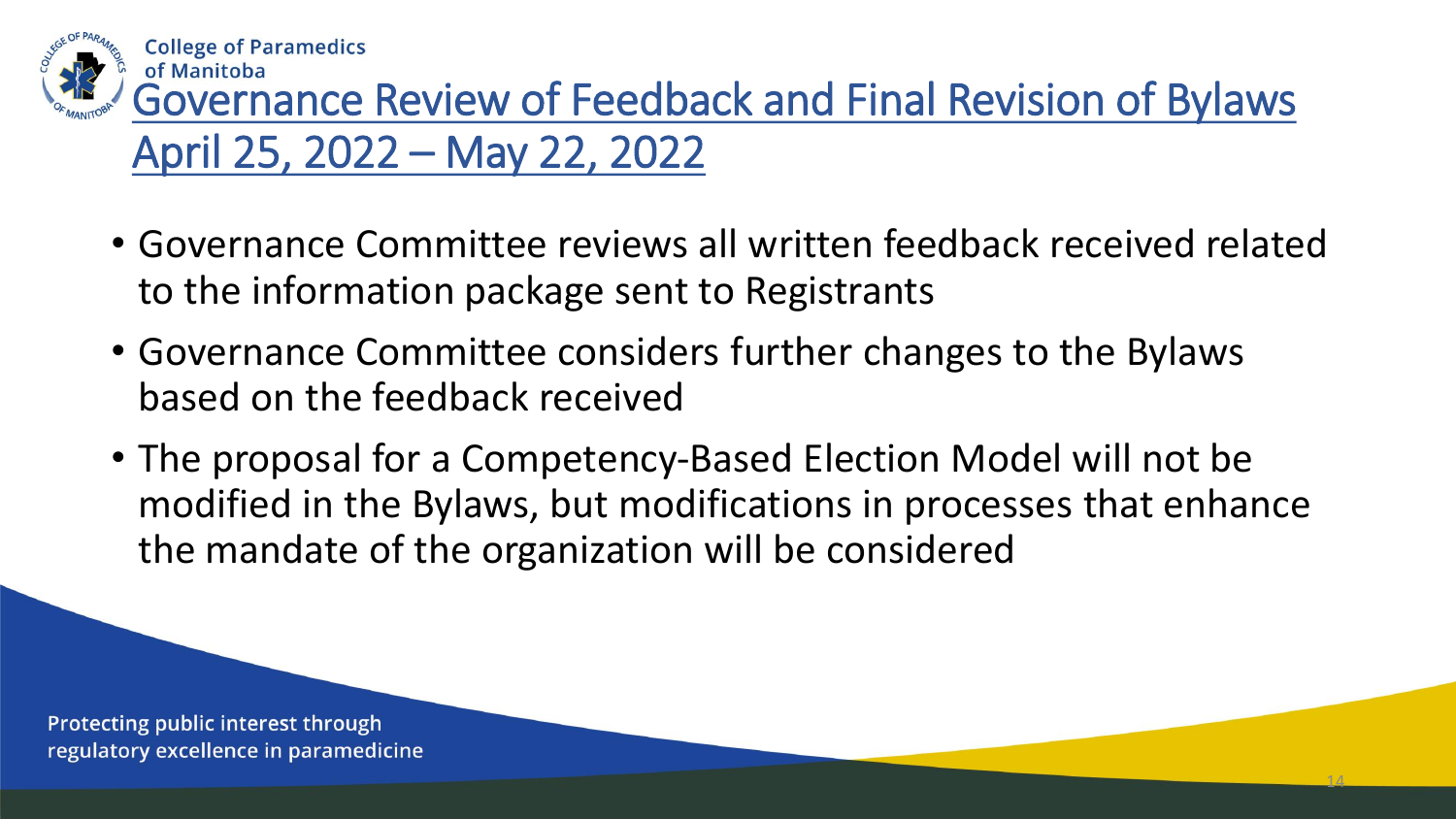

### Final Notice of AGM and Posting of Meeting Package May 23, 2022

- The final agenda and AGM meeting package will be emailed to Registrants and posted on the College website
- Registrants will be informed of the method by which voting on the Bylaws will occur and be provided with all instructions
- Registrants will be provided with information on how to register for the AGM

15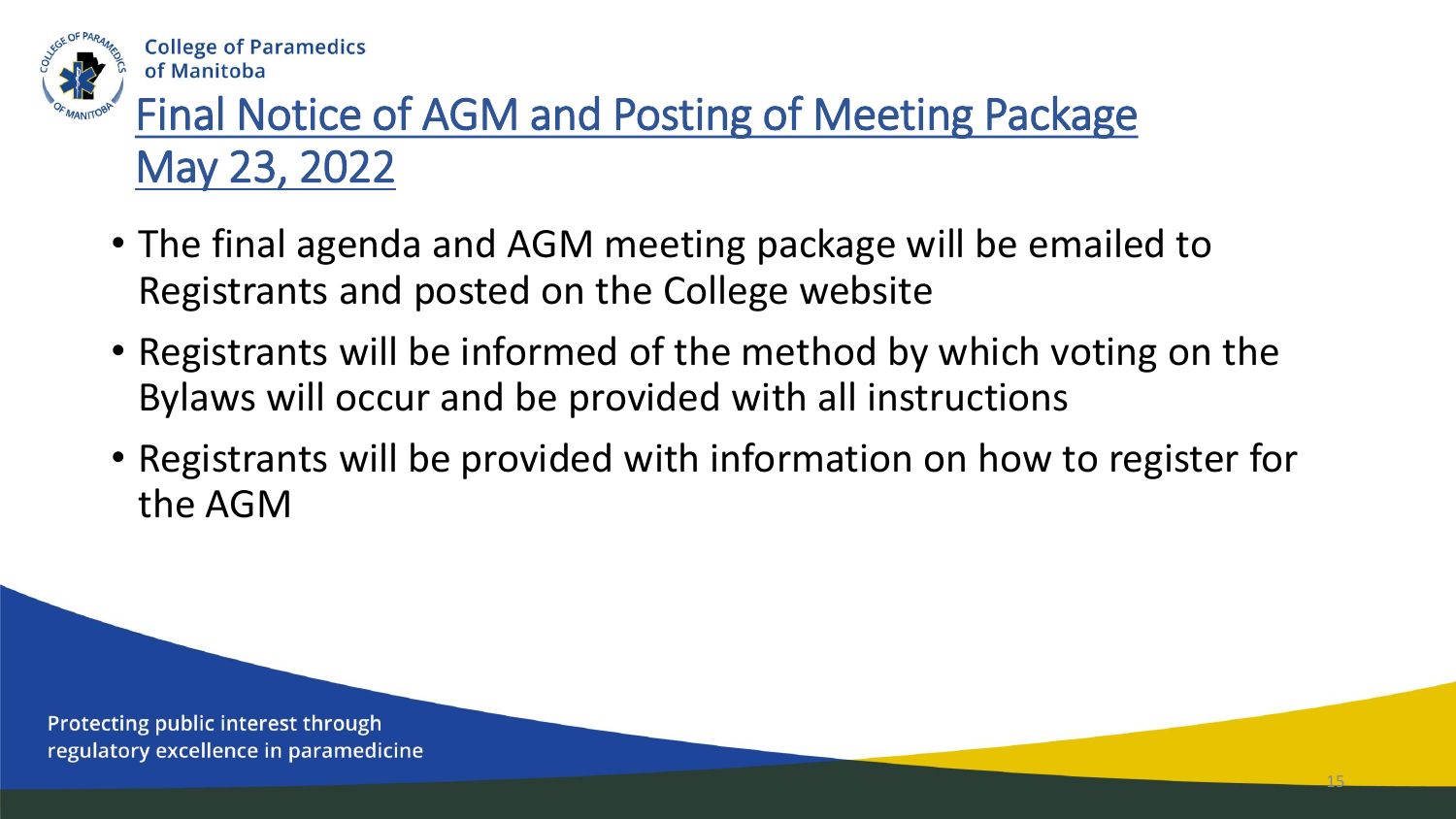

- Voting will occur between June 13, 2022 and June 17, 2022
- Each Registrant will be able to cast one vote
- Registrants are voting on the Bylaws as presented as a whole
- No amendments on wording of the Bylaws will be accepted at the AGM
- An electronic voting software platform will be used to conduct all voting

16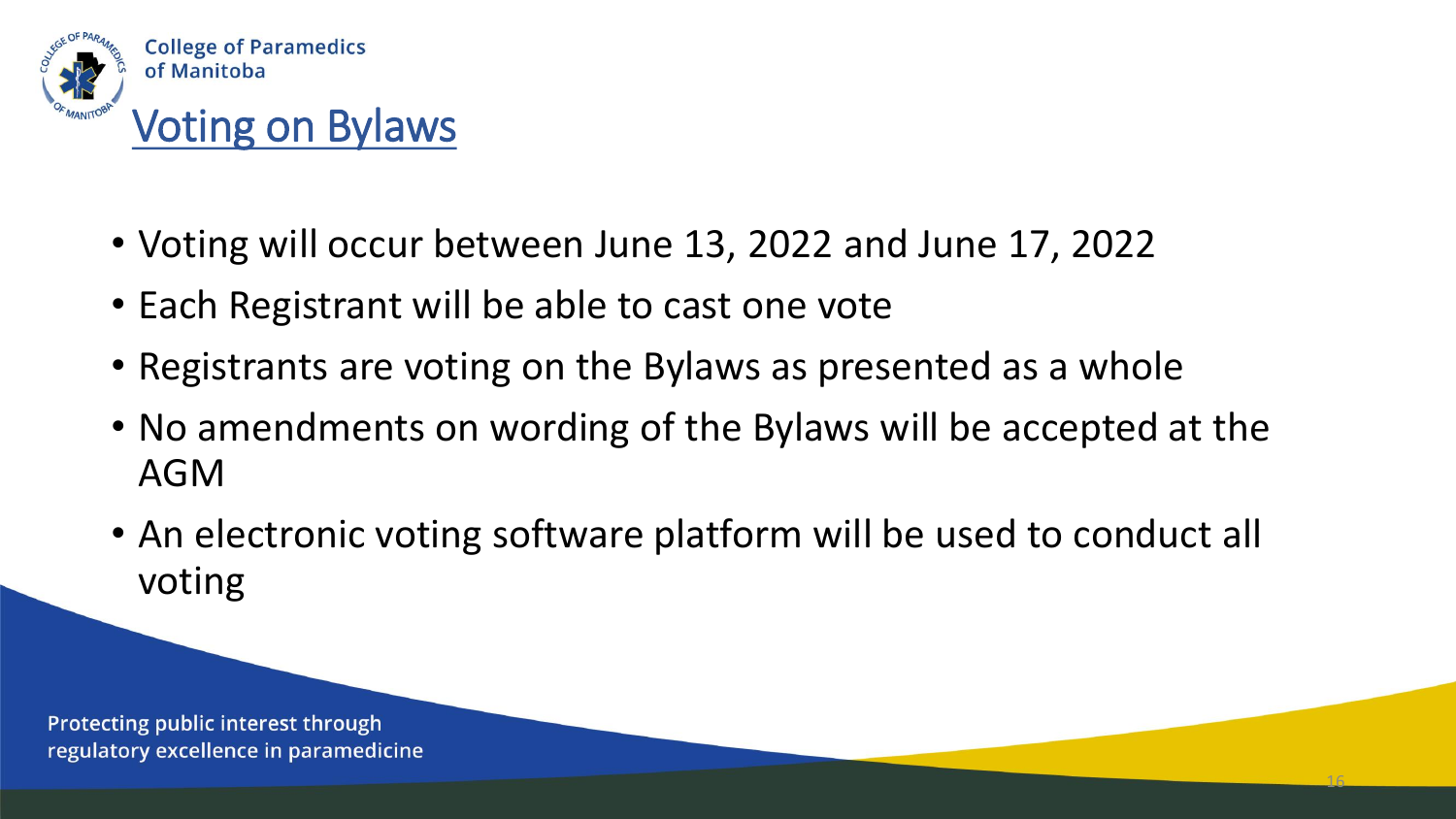

# Annual General Meeting

- The Annual General Meeting will be held on June 23, 2022 at 0900
- The Annual General Meeting will be offered as a hybrid meeting with both in-person attendance and virtual attendance being supported
- The results of the vote on the Bylaws will be presented at the Annual General Meeting